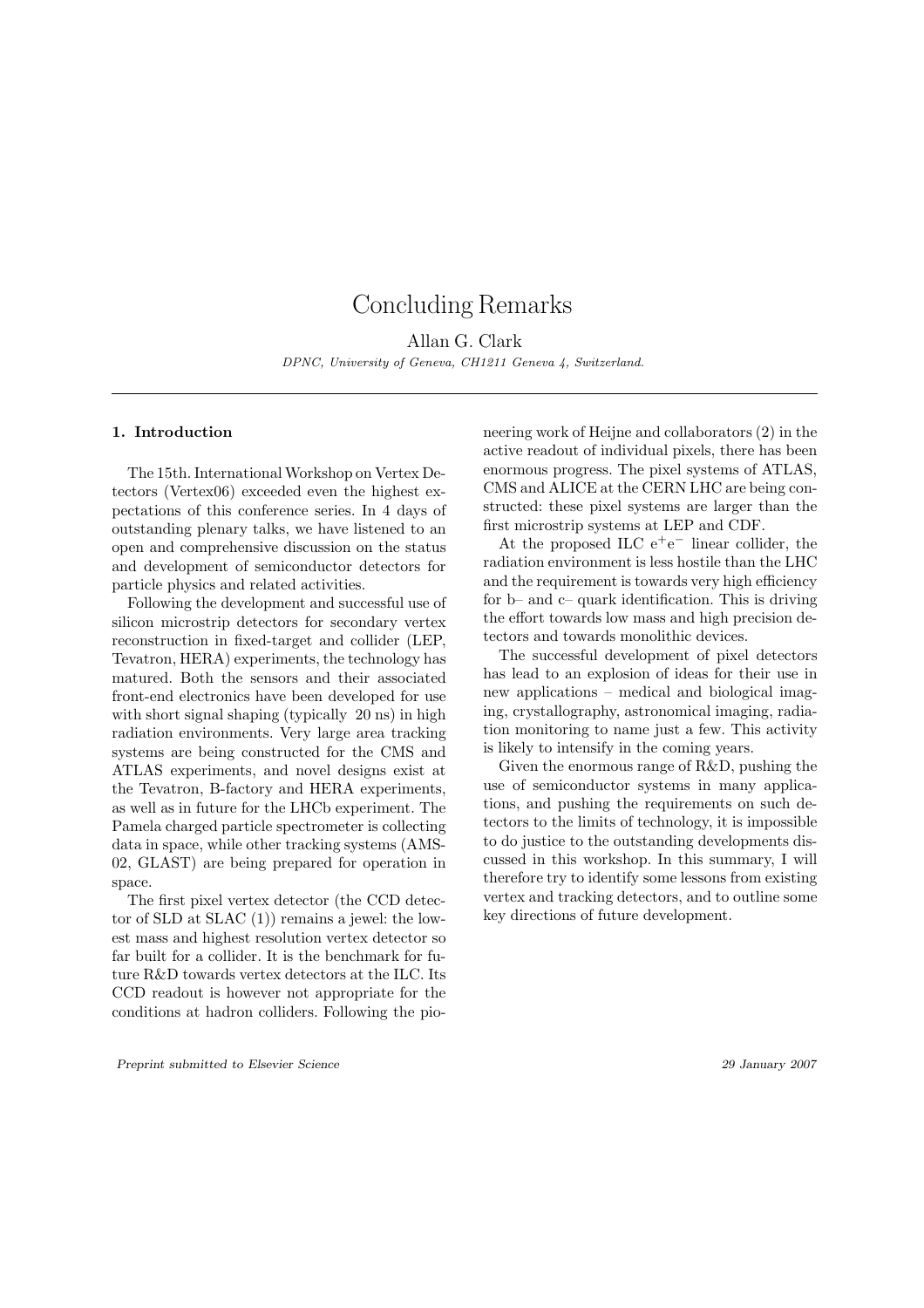#### 2. Pushing the technology – Large area tracking and vertex detectors

At this workshop, we heard excellent presentations concerning the operating CDF and D0 silicon trackers at the Fermilab Tevatron (D. Tsybychev, M. Stanitzki), the ZEUS MVD at HERA (E. Koffeman) , and the Belle SVD at the KEK B-factory (O. Tajima). What lessons can be learned?

- The system issues of these detectors are complex. The commissioning is long with optimal performance achieved after long periods of monitoring the performance, systematically addressing problems (for example bonding wire resonances at CDF), and analyzing the data. The devil is in the details. In particular, stability is a key issue for optimal alignment.
- In most cases, the existing systems have evolved following long-term experience (for example the 0.7M channel SVX of CDF) and now combine tracking and vertex functions. The material budget is a limiting performance factor resulting in the development of small-radius layers at CDF (L00) and D0 (L0) to reduce the multiple scattering at the 1st. hit and therefore improve the vertex reconstruction accuracy and b–tagging efficiency. The ingenuity and resulting performance of these layers is impressive and shows the ability to implement very novel and complex designs in a harsh and constrained environment.
- At hadron machines, there is a need to monitor the beams closely to avoid radiation accidents. The performance deterioration due to radiation is being carefully monitored at CDF and D0, and the data are in good agreement with radiation projections at LHC. CDF has introduced diamond sensors to monitor the beam and such monitors are planned at LHC.

The construction status of the ATLAS  $(62 \,\mathrm{m}^2)$  and  $CMS (220 m<sup>2</sup>)$  microstrip silicon tracking systems were presented by J. Carter and R. DAlessandro respectively. The frankness of the speakers in describing the problems encountered in developing and then constructing these 2 systems over more than 10 years was much appreciated. The systems are an order of magnitude larger than the CDF silicon tracking system. The sensors and associated electronics are required to survive an integrated fluence  $2.10^{14}$  equivalent 1 MeV neutrons/cm<sup>2</sup> over a 10 year period without major intervention and this has led to major industrial development in sensor reliability. The need to clock the electronics at 40 MHz and to maintain a S:N ratio  $> 10$ over that period was a major challenge. The experiments chose surprisingly different technologies for their trackers (for example analogue readout for CMS, binary readout for ATLAS) but the resulting performance is similar. Having completed the construction, major concerns related to the commissioning (and to any future upgrade) include:

- The logistics of the geographically dispersed construction which was finally successful but very daunting and should be revisited in future;
- The services budget (material, real estate) which remains a major problem for each experiment: any future increase of services would be impracticable and will be a major constraint at SLHC - the powering of individual modules will not be possible with any future increased density of readout; and
- The reliability, stability and robustness of cooling which is a key issue in each experiment.

The commissioning, monitoring, track and vertex reconstruction, heavy quark tagging and accurate off-line alignment stability of the LHC tracking systems will be challenging and timeconsuming tasks that should be carefully evaluated in future, in the context of high-luminosity upgrades. Two sessions of the workshop were devoted to these important tasks. Past experience at the Tevatron, LEP and Hera (for example the latest  $B<sub>S</sub>$  oscillation measurement from CDF (3)) has shown the importance of a careful and longterm calibration and alignment of these detectors. Even prior to alignment, tracks from preliminary cosmic ray analyses in ATLAS (talk of M. Costa) have residuals compatible with the technical specifications for construction accuracy and stability.

The LHCb microstrip detector (presented by T. Bowcock) is a LEP–sized system but the emphasis on novel geometric design, high level trigger, low mass (services and CO2 cooling) and mechanical stability should serve as design criteria for future large systems. The ALICE silicon drift detector (presented by S. Beole) is a beautiful and novel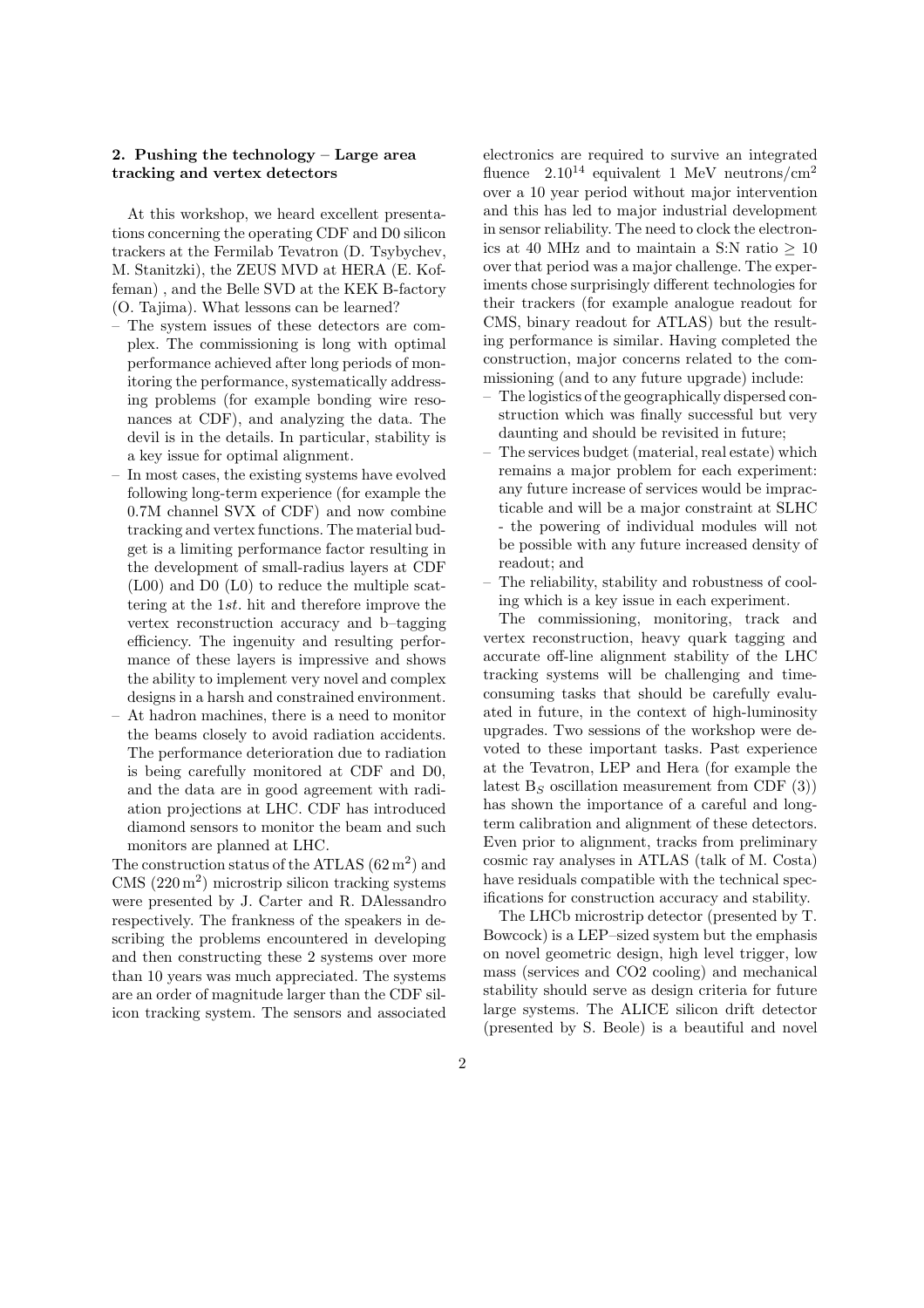design adapted to heavy-ion collisions.

#### 3. Pushing tracking technology into space

The initial success of the AMS-01 microstrip tracking detector (talk of W. Burger) launched on the Space Shuttle in 1998 gave confidence in the use of rugged semiconductor trackers for astro-particle applications. The large acceptance AMS–02 awaits a launch date for installation on the ISS where, using a novel 0.8T superconducting magnet, it will record the charged particle rigidity as a function of charge and atomic number  $(Z < 26)$ , as well as the photon energy spectrum. The smaller PAMELA tracker (talk of S. Ricciarini) was launched in July 2006 and is already collecting data. Both tracking systems are relatively conventional, but have been adapted for new and potentially exciting physics applications.

The LAT of the GLAST experiment (talk of S. Germani) is a large aperture combined tracking and shower detector to detect photons in the range 30 MeV-300 GeV. With  $80 \text{ m}^2$  of silicon surface it is technically interesting because of its modular design allowing a high performance and very rugged silicon microstrip tracker in space. It also happens to be the largest completed microstrip system built.

#### 4. The evolution of pixel devices

Among the most impressive achievements described at this workshop are the large pixel systems nearing completion at CMS, ATLAS and ALICE (talks of H. Kaestli, M. Christinziani, G. Bolla, A. Kluge). The concerted R&D (robust bump bonding, radiation hard CMOS electronics shown to survive  $> 50$  Mrad, oxygenated n<sup>+</sup>-on-n sensors that can operate after integrated fluences of  $\sim 10^{15}$ equivalent 1MeV neutrons/cm<sup>2</sup> , novel mechanical and cooling structures) required for the pixel systems has led to a mature detector technology that was considered adventurous just 10 years ago. Pixel readout has so many advantages (for example limited occupancy, low noise due to the small sensor

capacitance) that is the basis of an explosion of activity within the particle physics environment but also in other scientific fields. An example is the Medipix2 chip that has been developed in parallel for imaging applications and that is discussed in Section 8.

Many development and production problems have been solved en route in the development of the above pixel systems. Looking back, however, many were very mundane in character (for example corroding cooling tubes in the case of ATLAS). As emphasized in this meeting by R. Horisberger, key issues in the next generation of pixel (and microstrip) systems will be the material budget from services, connector technologies (for example bump bonding is presently a cost driver) and cooling.

## 5. A challenge – future technologies for SLHC

This short summary does not do justice to the enormous R&D effort over the past 10–15 years to develop sensor and readout technologies for LHC operation. Before even the first LHC collisions, attention is turning to requirements in the case of a high-luminosity LHC upgrade (SLHC). Let us recall first the achievements of the R&D for the existing detectors.

- The inner pixel layers of the ATLAS and CMS experiments are expected to withstand with satisfactory performance an integrated fluence of  $10^{15}$  equivalent 1 MeV neutrons/cm<sup>2</sup>. The inner microstrip layers of these experiments are designed to withstand an integrated fluence over 10 years of  $3.10^{14}$  equivalent 1MeV neutrons/cm<sup>2</sup> . To achieve these lifetimes, the pixel sensors have been chosen to be  $n^+$ –on–n to enhance charge collection after radiation. The p–on–n microstrip sensors are required to operate up to 500 V reverse bias voltage, and up to 350 V without micro-discharge or other breakdowns.
- To maintain the sensor shot noise at an acceptable value, the sensors must be cooled to around  $-5\textdegree$ C. Thermal stability (or at least the repro-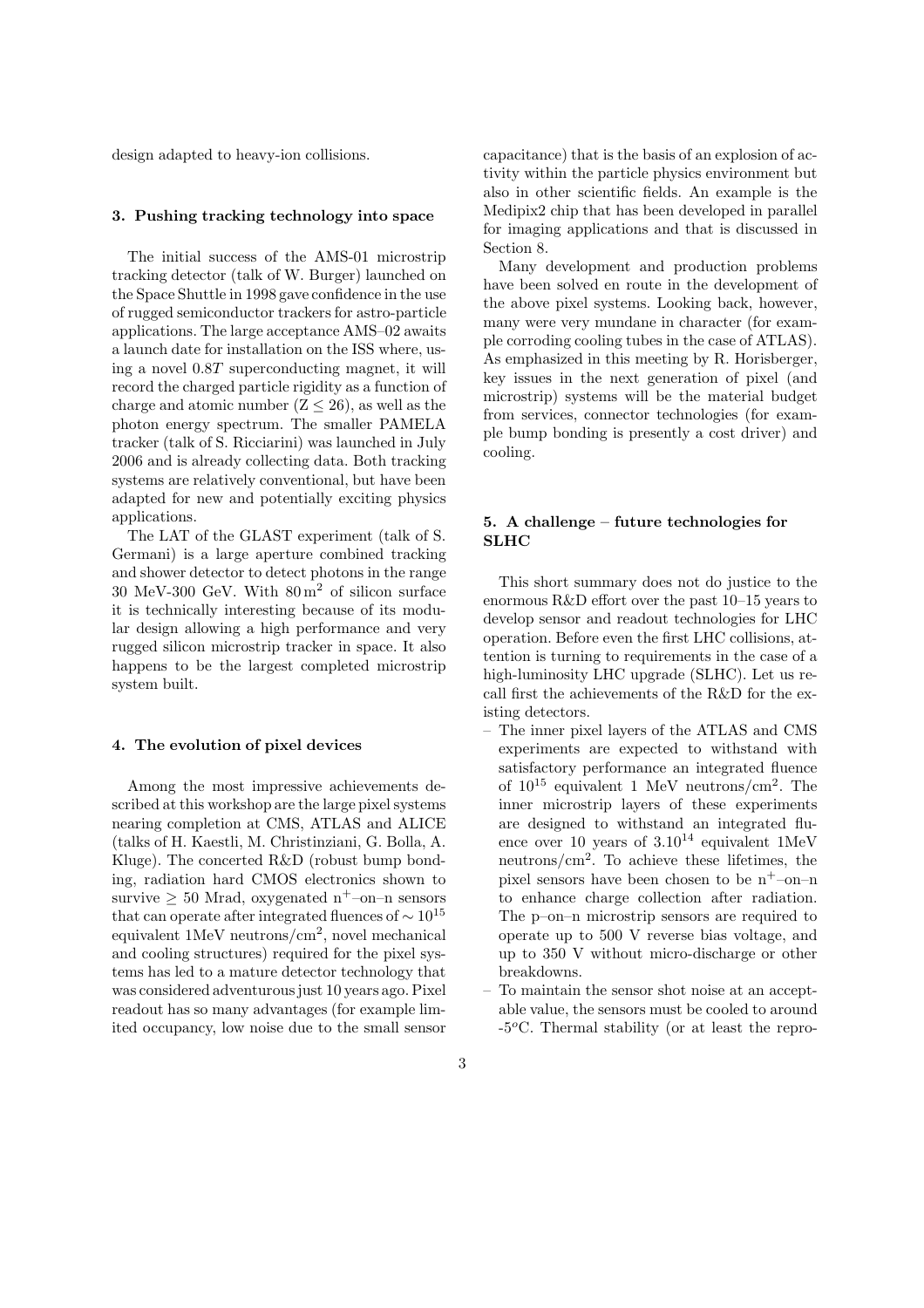ducibility of thermal movements) must be maintained. Furthermore, each module is independently powered and read out with a consequent material service budget.

Several talks at this workshop addressed the requirements for SLHC, with integrated doses reaching  $6.10^{16}$  equivalent 1 MeV neutrons at the inner pixel disk and ∼ 500 Mrad for the readout electronics. How are these challenges being tackled?

- The linear dependence of the bias leakage current on radiation damage indicates that the sensors must operate  $\sim$ 15<sup>o</sup>C colder than at present, indicating coolant temperatures  $\sim$  -40<sup>o</sup>C (or much improved thermal contact to the module). Liquid CO2 is currently a favoured coolant candidate (following the experience from AMS and then LHCb). The sensor and electronic cooling contacts will be a very important engineering issue for SLHC.
- The CERN RD50 Collaboration (talks of A. Messineo and M. Artuso) has been and will continue to be essential to the detailed understanding of silicon sensors following high radiation. With apologies, the following remarks probably summarize the state-of-the-art. Sensor  $n^+$ -on-n technology has been used on the existing pixel sensors, but the cost of backside processing excluded its use for the microstrip sensors. In future, n–on–p sensors appear a viable alternative. Despite higher depletion voltages  $(V_D)$ because of the lack of type inversion, good charge collection is possible well below  $V_D$  without backside processing. Although oxygenated silicon wafers show reduced damage to proton radiation (small radii), the effect is marginal for neutron radiation (at larger radii in a collider experiment). Following radiation, there is some evidence (not yet fully understood) that the reverse annealing of silicon wafers manufactured using the magnetic Czochralski (MCz) method saturates much more than wafers manufactured using the Float Zone (FZ) method. That would allow an easier management of large systems after irradiation. At SLHC, the individual microstrip dimensions will be determined by a tradeoff of signal collection and occupancy.
- In the intermediate radial region ( $r \sim 20-50$  cm) the transition between large pixel devices and

short microstrips is still an open question. The preferred solution (occupancy, pattern recognition) would be large pixels, but the cost of existing bump bonding and other interconnection technologies needs to be reduced substantially (see the talk of R. Horisberger). The alternative is to use short microstrips of ∼ 3 cm length. This is an important R&D issue for SLHC. At the smallest radii, special sensor technologies (see below) are needed, while at  $r > 50$  cm n–on–p microstrip sensors with a strip dimension similar to that now existing (for ATLAS 12 cm length and 80  $\mu$ m pitch) are appropriate.

– The existing LHC experiments largely underestimated the service (cooling, cables) real estate and material budget, and the problem has been resolved ad–hoc. The larger number of pixel and microstrip channels at SLHC will require a new solution for services and this has become a key R&D issue. The cooling problem has been discussed above. The sensors and front-end electronics can no longer be powered independently for each module (hybrid). Two possibilities exist: the serial powering of several hybrids with the consequent risk of acceptance loss in the case of failure, and/or on-detector DC voltage conversion. Initial studies by the CMS and LHC experiments, not reported in detail in this workshop, are very encouraging.

A radically new approach is needed to provide sensor radiation hardness in the inner pixel layers  $(> 10^{16}$  equivalent 1 MeV neutron fluence/cm<sup>2</sup>). Two solutions look promising. The charge collection of both polycrystalline and singe crystal diamond looks adequate and a full ATLAS pixel module using diamond sensors was recently fabricated (talk of R. Wallny). Tests are ongoing. The key issues concern cost and competitive industrial procurement. The second possibility concerns 3– D pixel sensors (talk of C. Da Via), proposed by Parker (4). Here the  $p^+$  and  $n^+$  electrodes are implanted as columns within the detector bulk, with typically 50  $\mu$ m separation. This geometry maintains good primary ionization (sensor thickness) and good collection efficiency due to the small electrode separation. The geometry also enables very small dead regions at the sensor edge. Results using these sensors (now fabricated at Stanford Uni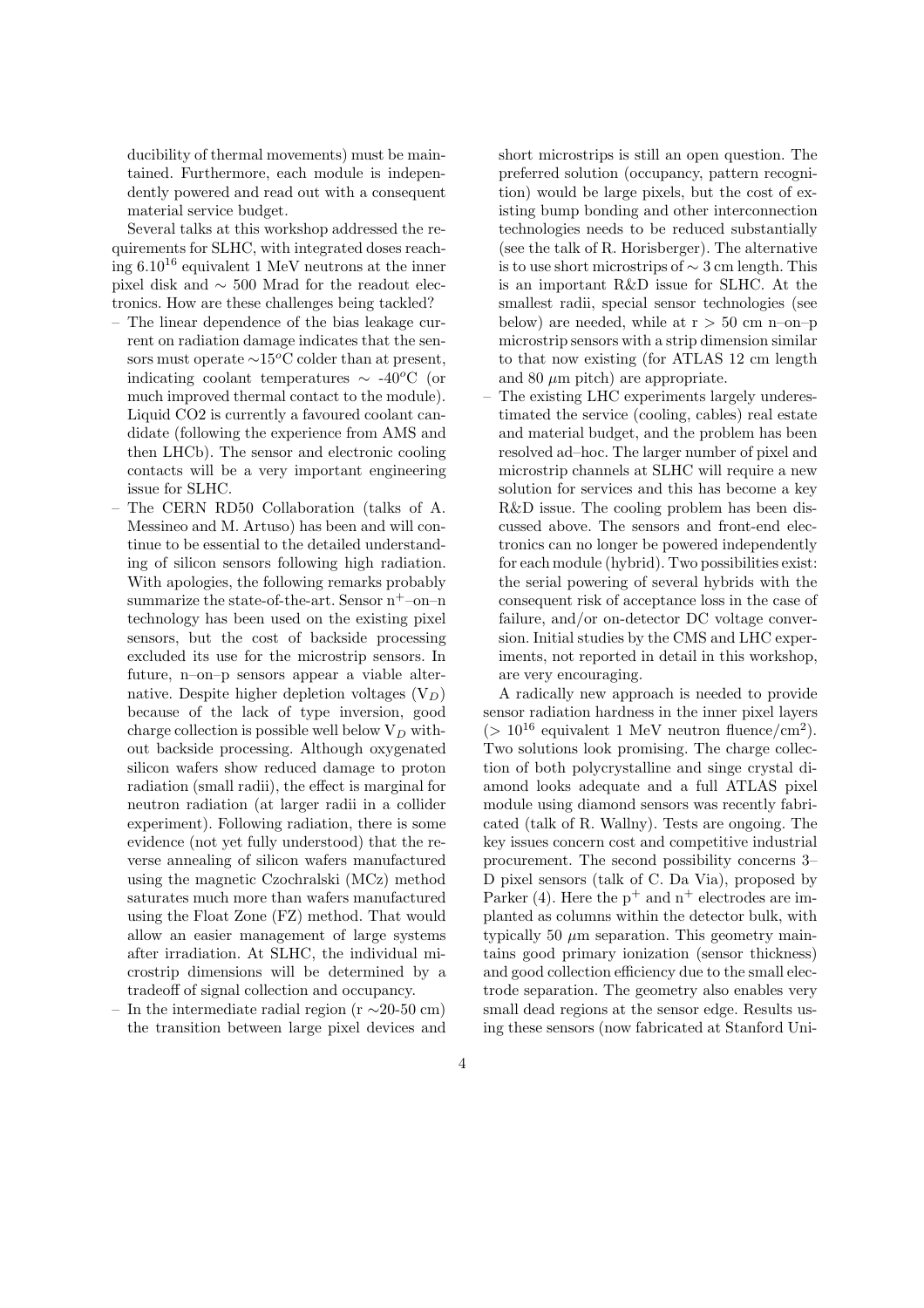versity) are very encouraging (speed, charge collection, etc). A careful evaluation of the performance, radiation hardness, cost and industrial procurement of both diamond and 3–D silicon sensors is essential in the coming 1–2 years.

A second issue concerns the ability of the general purpose LHC detectors to trigger on the pixel (and microstrip) layers prior to a Level–2 trigger. At Fermilab, the CDF SVT trigger (unfortunately not discussed at this workshop) has allowed a myriad of new important analyses, for example a first measurement of  $B<sub>S</sub>$ -mixing. At the LHC, software level–2 offset-vertex triggers have been developed for the CMS and ATLAS detectors, but no convincing physics case has yet been presented for selections earlier in the trigger chain and neither experiment has such a trigger capability (the CMS pixel readout chip has some test functions). However, because of the expected fake trigger rate for high-p<sub>T</sub>  $\mu$ 's at CMS, a level-1 track trigger is expec ted to be necessary for operation at the SLHC. M. Vos gave a very informative talk on simulations concerning this issue. Even with coarse pixel readout, the results look promising. The ability to make 3-D interconnects (see Section 6) will also be relevant to this issue. The ATLAS experiment, which has independent muon and inner track spectrometers, is less affected by the fake rate.

The specialized LHCb detector has of course a sophisticated track and vertex trigger that is crucial for their physics program. Evolutions of that trigger for SLHC operation will certainly be needed.

## 6. A challenge – Vertex detectors in future  $\mathrm{e^{+}e^{-}}$  colliders

The talk of A. Nomerotski at this Workshop provided an excellent overview of the Vertex Detector requirements at the ILC and how they might be achieved. It is worthwhile to recall the specifications of the SLD CCD vertex detector:

- pixel dimensions of 20 x 20 x 20  $\mu$ m<sup>3</sup> with a 3-D resolution of the order of 3-4  $\mu$ m;
- a material budget of  $0.4\%$  X<sub>0</sub> per layer.

The specified track impact resolution for ILC detectors is  $\sigma = [(4)^2 + (8/p)^2]^{0.5}$   $\mu$ m with p in units of  $GeV/c$  (to be compared with  $\sigma=[(10)^2+(40/\mathrm{p})^2]^{0.5}$  $\mu$ m at CDF). To reduce gamma conversions, and the non-gaussian resolution associated to multiple scattering, a layer thickness of  $0.1\%$  X<sub>0</sub> is specified. These extreme specifications, together with the requirements of high heavy flavor tagging efficiency over a large solid angle, motivate the ongoing R&D towards high-density electronics, thin monolithic pixel sensors and extremely aggressive mechanical support and cooling structures.

The above material requirement is a major engineering challenge, especially in the case of cryogenic operation. The first step in achieving this is to glue thinned sensors ( $\sim$  20-50  $\mu$ m) to a low mass support such as beryllium. Because of both the material budget and the pixel size, a separated readout scheme is excluded. Materials such as silicon carbide foam are being considered for the support cylinder. A laser system would track each sensor position. The material from services and thermal management is part of the above budget.

A logical extension of the SLD detector would be to use the CCD readout technology, modified for the different bunch train of the ILC by using fast column-parallel readout with subsequent ADC conversion and sparsification. The talk of S. Worm described these developments. The radiation hardness remains an issue. An alternative is the DEPFET structure (talk of P. Fischer) being developed at HLL Munich. Good results have been obtained in several test-beam runs and the radiation hardness has been demonstrated at > 1 Mrad. Full-size structures are now being fabricated.

Several active pixel sensor developments are also underway (talks of T. Tsuboyama, R. Turchetta, I. Peric, D. Passeri) In the Japanese SOIPIX collaboration, a high resistivity silicon substrate is separated with a buried oxide layer from a lowresistivity layer to form a MOSFET, with a superimposed SOI structure. Initial results are encouraging and the collaboration hopes to fabricate an application-specific sensor in 1-2 years. The talks of Turchetta, Passeri and Peric concerned monolithic active pixel sensors (MAPS) where a thin epitaxial layer on a p-substrate acts as the sensor and a n-well pixel diode structure is superimposed. Very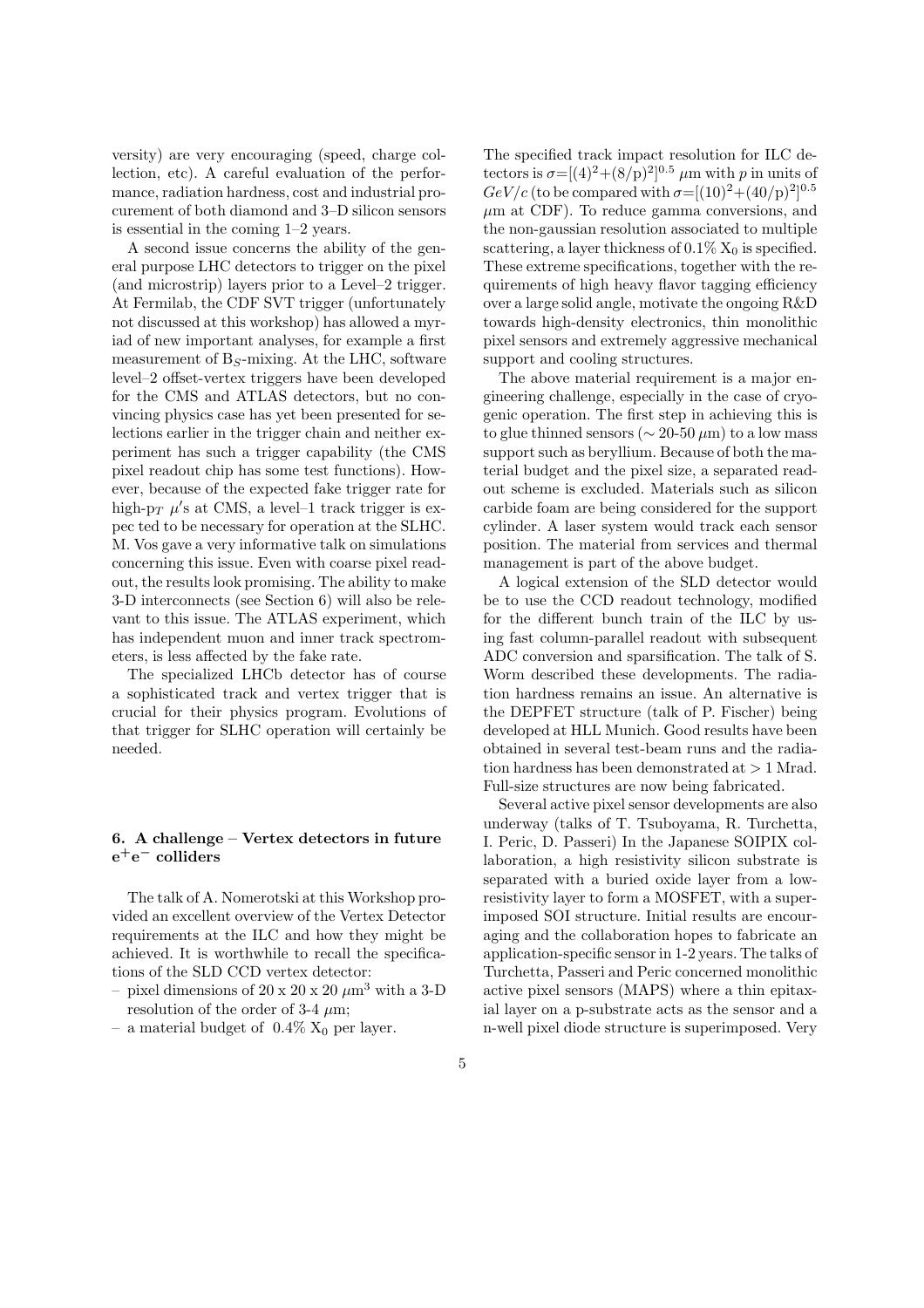encouraging S:N ratios have been recorded using sources (for example  $90Sr$ ), test beams and laser signals.

These monolithic pixel developments are essential to meet the specifications for experiments at the ILC and developments will be of major interest in the coming few years.

Finally I would like to mention the presentation of V. Suntharalingam concerning 3-D circuit interconnection developments at the MIT-Lincoln laboratory. The potential of this 3-D via technology for on-detector processing (triggering, readout) and should be encouraged in the context of pixellated particle detectors.

# 7. Pushing the limits – Pixel technology in astrophysics and cosmology

For me, one of the most interesting talks of this Workshop concerned the planned Large Synoptic Survey Telescope (LSST, P. OConnor). This 8m class telescope will use a 3.5 Gigabit pixel CCD camera at the focal plane to map the sky in the wavelength range  $0.3-1.1 \mu m$ . The convergence of fundamental questions in cosmology and particle physics has resulted from semiconductor instrumental developments in both disciplines. Using a  $0.3 \text{ m}^2$  area of fully depleted  $10 \times 10 \text{ }\mu\text{m}^2$  pixel sensors with low noise CCD readout, the key developments in this system will be the sensor optimization, the mechanical and thermal stability and the very high readout rates. Up to 10 TByte of data will be collected per night. This far-reaching project is just one of many new applications for pixel systems in fundamental physics, with increasing collaboration in diverse areas between instrumentalists in cosmology and particle physics.

The AMS-02, Pamela and GLAST microstrip systems have already been discussed in previous sections.

#### 8. Pushing the limits – Pixel technology in other applications

The Medipix2 chip has been the motor for many new applications. P. Scopellitti discussed the use of this chip, and also other monolithic chip developments (Mimosa V, MAPS), for crystallography and biological imaging applications. Medipix2 chips, as well as developments from the CMS and ATLAS pixel readout chips, are being used at synchrotron radiation facilities.

The talk of S. Pospisil demonstrated the success and versatility of the Medipix2 chip. With attached sensors of 150-700  $\mu$ m thickness, and in some cases coating for low-energy neutron conversion, a portable Medipix2 system has shown outstanding promise for medical imaging, and for realtime dosimetry (including particle identification). These applications will mature in the coming 1–2 years, and will provide exciting new results at future workshops. Given the enormous (and increasing) range of applications, a Medipix3 chip is being discussed. Equivalent work with more sophisticated monolithic devices is also expected.

Also in the meeting D. Renker reviewed the lessdeveloped but potentially important technology of silicon photomultiplier detectors. Applications involving separated photon conversion and multiplication to image on a pixel chip have been successfully demonstrated, but not yet on an integrated device. As Renker indicated, important R&D issues for many applications are to reduce the insensitive area presently required at the edge of each detector element, and to reduce the pixel element size.

#### 9. Conclusions

Silicon tracking and vertex detector technology has matured. For the first time, completed tracking systems that are now being commissioned have been described (CMS, ATLAS, GLAST, LHCb). The success of these systems has in large part resulted from the robust sensor technology provided by industrial suppliers, and also in large part by the development of intrinsically radiation tolerant 0.25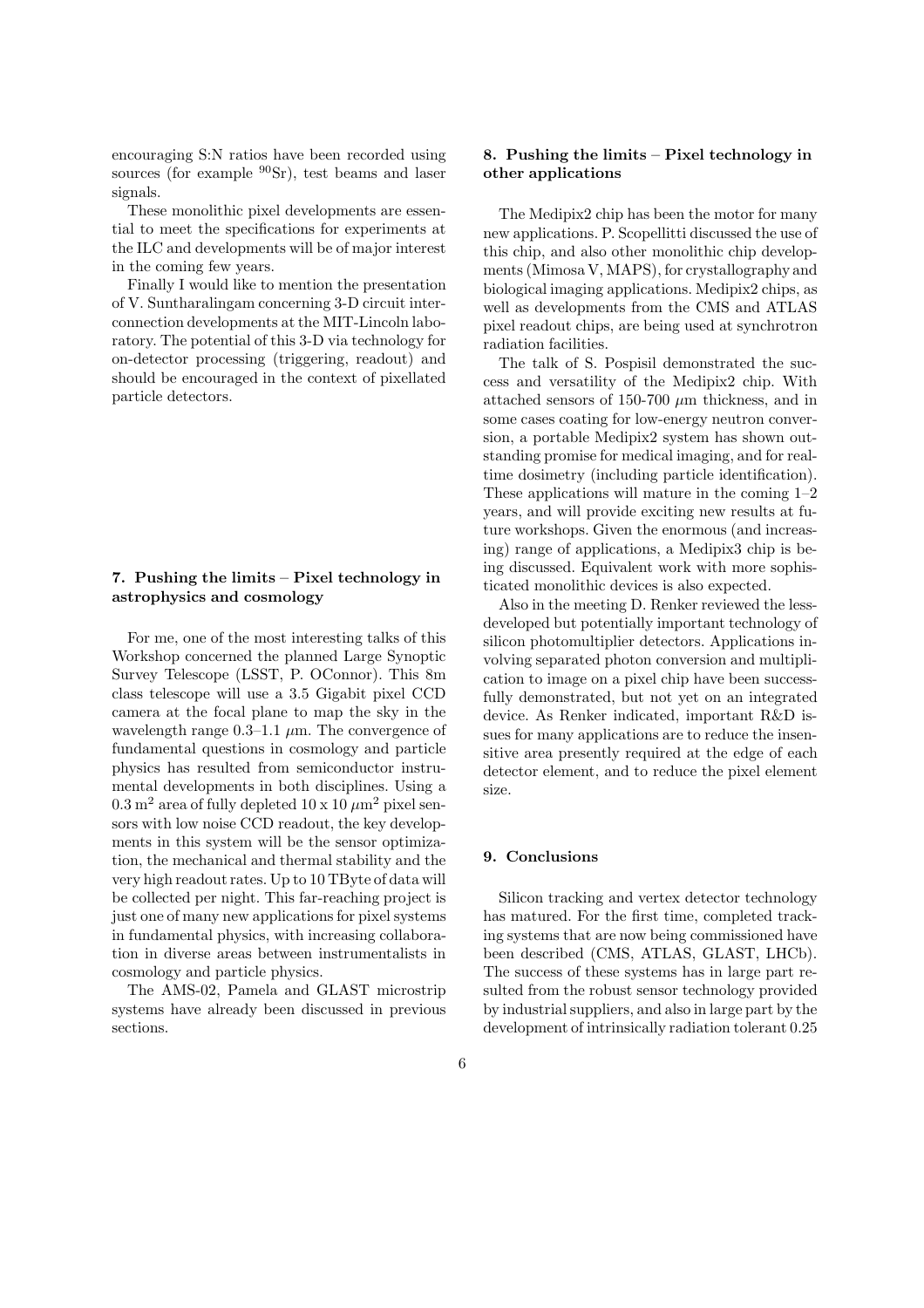$\mu$ m CMOS readout <sup>1</sup>. These systems are expected to survive 10 years of LHC operation, and must be replaced as the LHC luminosity is upgraded. Key issues will then concern the real estate of electrical and cooling services that are already a limiting factor. For space applications, the construction requirements of Pamela, AMS-02 and GLAST have resulted in impressive designs.

Vertex applications are now mainly provided by pixel systems, which have rapidly matured at ATLAS, CMS and ALICE. Key issues in the pixel development path included the development of affordable and reliable bump-bonding processes, in addition to developments of sensor and 0.25  $\mu$ m readout technologies. Although somewhat massive, the success of these developments has spurred major R&D activity in several directions:

- larger pixel systems requiring cost-effective bump bonding (e.g. SLHC application);
- improvements in sensor technology (e.g. 3-D sensors, diamond sensors) to withstand high integrated particle fluence (e.g. SLHC applications);
- very low-mass vertex systems adapted for highly efficient and precise heavy-flavor tagging at future e<sup>+</sup>e <sup>−</sup> linear colliders, with either CCD or MAPS–style integrated readout;
- increased R&D activity in multilayer high density electronics and 3–D interconnects;
- the use of pixel arrays for large-aperture imaging applications (e.g. the future LSST, SNAP etc) and more generally a convergence of instrumental imaging techniques for aspects of particle physics and astronomy;
- the use of pixel arrays for medical imaging, dosimetry, crystallography and other applications around synchrotron light sources, and in future many other applications.

The need for a hardware-related tracking trigger has been identified by CMS at SLHC for the first time (for instrumental reasons given the fake rate of high-p<sub>T</sub>  $\mu$ 's). The SVT trigger at CDF allowed a substantial increase in physics reach. At the SLHC, the implementation of such triggers may open many future applications despite the lack of a demonstrated physics need so far. A better understanding of where trigger capabilities might be needed by the upgraded CMS and ATLAS experiments at the SLHC would be useful.

Gaseous detectors are likely to remain important for tracking applications (e.g. the ILC). However, even in the hostile environment of the SLHC, proposals exist to use gaseous detectors for vertex and large area tracking applications (for example the GOSSIP pixilated detector reviewed at this Workshop by E. Koffeman). Despite the intrinsic problems of low primary ionization and the need to prevent discharges, the development of these detectors is expected to remain competitive.

At this Workshop, I have found it impossible to do justice to the outstanding developments that are pushing semiconductor detector technologies beyond existing boundaries, in several directions. I have tried to identify some lessons from existing vertex and tracking detectors, and to outline some key directions of future development. I look forward to many exciting future Workshops in this series.

#### 10. Acknowledgments

In more than 50 plenary talks over the week, both the maturity of recent semiconductor vertex and tracking systems and the vitality of new and innovative R&D have been evident. Their development has closely mirrored the evolution of this small but enormously respected Workshop. I would like to thank Gian Mario Bilei, the Chair of the Workshop, for the quality of the Scientific Program and for both the quality and friendliness of the organization. The Relais San Clemente where this Workshop has been held is a beautiful, peaceful and relaxed location that provided a superb ambiance for discussions. The Local Organising Committee (Gian Mario, Giovanni Ambrosi, Livio Fano′ , Daniele Passeri, Attilio Santochhia, Paolo Zucconi and their secretarial backup) solved every problem that arrived. I would also like to thank all the participants for their kindness in providing information for this concluding talk. It has been

<sup>1</sup> ATLAS uses the BiCMOS DMILL process for the microstrip readout and a  $0.25 \mu m$  CMOS process for the pixel readout. CMS uses the 0.25  $\mu \text{m}$  CMOS process for both the microstrip and pixel readout